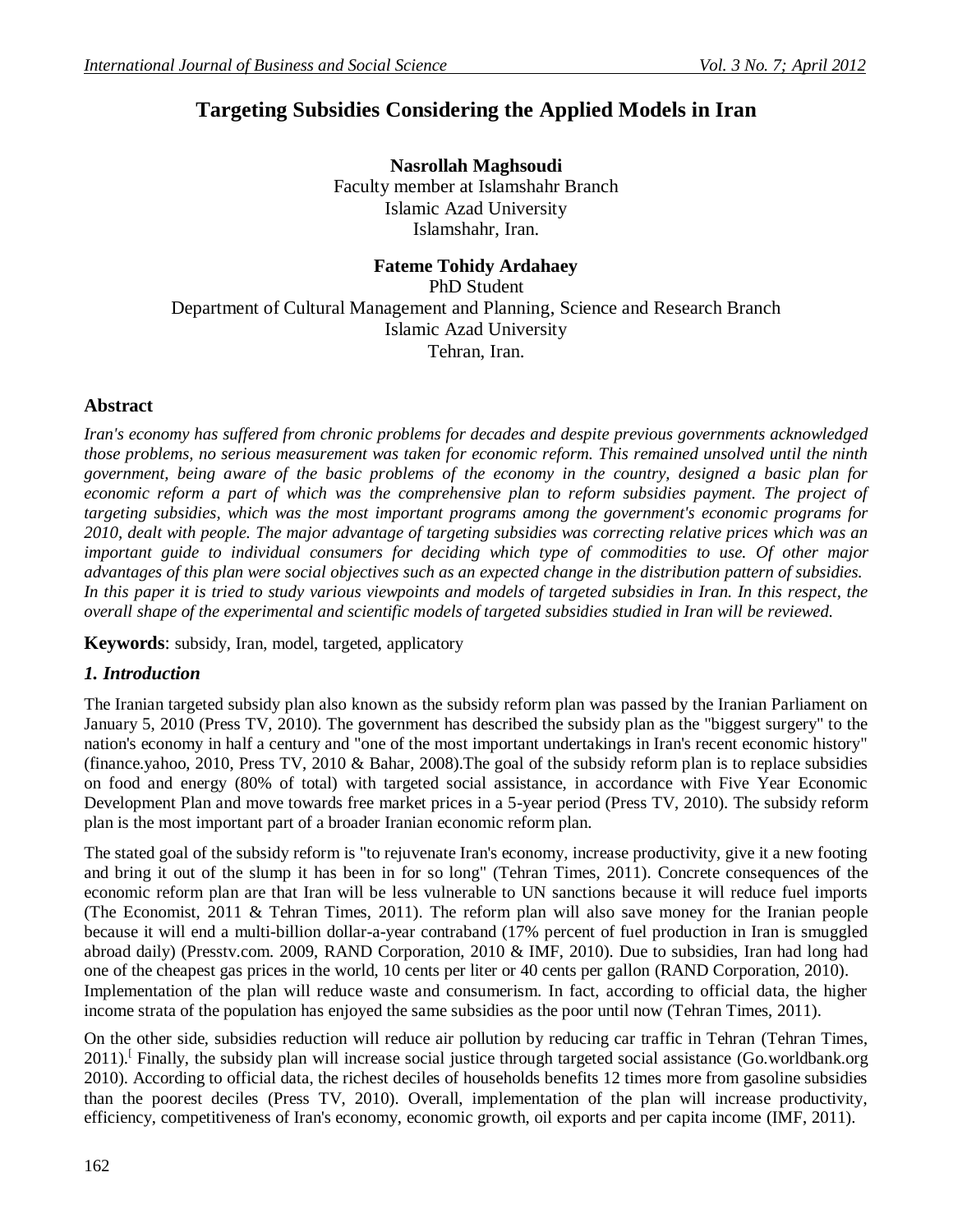## *2. A review of the income distribution in Iran in 2009 before targeting subsidies*

In order to analyze the unequal level of income distribution, various criteria can be used. Gini coefficient and the indicator of relative share of income stratums are of the most important criteria in this regard. Table 1 shows the process of Gini coefficient and the share of the cost stratum from GDP per capita of urban and rural during 2005- 2009.

#### **Table 1 -. The Gini coefficient process and the share of the cost stratum from GDP per capita of urban and rural during 2005-2009**

|                                                                                                       | Urban  |        |        |        | Rural  |        |        |        |        |        |
|-------------------------------------------------------------------------------------------------------|--------|--------|--------|--------|--------|--------|--------|--------|--------|--------|
| Year                                                                                                  | 2005   | 2006   | 2007   | 2008   | 2009   | 2005   | 2006   | 2007   | 2008   | 2009   |
| Gini coefficient                                                                                      | 0.4061 | 0.4165 | 0.4120 | 0.3904 | 0.3903 | 0.3896 | 0.4019 | 0.3923 | 0.3792 | 0.3831 |
| The $1st$ stratum                                                                                     | 0.0227 | 0.0215 | 0.0214 | 0.0234 | 0.0229 | 0.0236 | 0.0235 | 0.0238 | 0.0250 | 0.0177 |
| The $2^{nd}$ stratum                                                                                  | 0.0357 | 0.0338 | 0.0334 | 0.0373 | 0.0383 | 0.0371 | 0.0361 | 0.0374 | 0.0390 | 0.0336 |
| The $3^{rd}$ stratum                                                                                  | 0.0455 | 0.0441 | 0.0446 | 0.0447 | 0.0502 | 0.0473 | 0.0459 | 0.0475 | 0.0492 | 0.0457 |
| The 4 <sup>th</sup> stratum                                                                           | 0.555  | 0.540  | 0.549  | 0.0576 | 0.0607 | 0.0557 | 0.0559 | 0.0570 | 0.0590 | 0.0571 |
| The $5th$ stratum                                                                                     | 0.0659 | 0.0647 | 0.0659 | 0.0684 | 0.0732 | 0.0691 | 0.0666 | 0.0677 | 0.0699 | 0.0695 |
| The $6th$ stratum                                                                                     | 0.0786 | 0.0778 | 0.0786 | 0.0812 | 0.0860 | 0.0817 | 0.0792 | 0.0804 | 0.0825 | 0.0695 |
| The $7th$ stratum                                                                                     | 0.0953 | 0.0948 | 0.0954 | 0.0974 | 0.1038 | 0.0975 | 0.0975 | 0.0973 | 0.0980 | 0.1008 |
| The $8th$ stratum                                                                                     | 0.1192 | 0.1198 | 0.1196 | 0.1207 | 0.1262 | 0.1207 | 0.1185 | 0.1199 | 0.1197 | 0.1246 |
| The $9th$ stratum                                                                                     | 0.1602 | 0.1629 | 0.1612 | 0.1597 | 0.1615 | 0.1590 | 0.1593 | 0.1580 | 0.1558 | 0.1639 |
| The $10th$ stratum                                                                                    | 0.3215 | 0.3267 | 0.3240 | 0.3067 | 0.2778 | 0.3063 | 0.3192 | 0.3019 | 0.3019 | 0.3033 |
| Share of the 20% of the                                                                               | 0.0584 | 0.0553 | 0.0558 | 0.0607 | 0.0616 | 0.0607 | 0.0596 | 0.0612 | 0.0640 | 0.0513 |
| poorest population                                                                                    |        |        |        |        |        |        |        |        |        |        |
| The ratio of the share of the<br>10% of richest population to<br>the 10% of the poorest<br>population | 17.06  | 12.09  | 13.06  | 13.57  | 12.97  | 12.12  | 13.13  | 15.17  | 15.21  | 14.15  |
| The ratio of the share of the<br>20% of richest population to<br>the 20% of the poorest<br>population | 9.09   | 7.15   | 7.66   | 8.02   | 7.66   | 7.12   | 7.69   | 8.69   | 8.86   | 8.25   |

Source: Statistical Center of Iran

## *3. Subsidy of basic commodities*

In table 2, The subsidy of basic commodities and its share is observable in some fiscal and economic variables at current and fixed price from 2005 to 2009.

#### **Table 2: The subsidy of basic commodities and its share in some fiscal and economic variables at current and fixed price (1997=100)**

| Year    | The subsidy of<br>basic<br>commodities<br>at current price<br>(billion Rials) | The subsidy<br>of basic<br>commodities<br>at fixed price<br>(billion Rials) | The ratio of the<br>subsidy of<br>basic<br>commodities to<br>the State's | The ratio of<br>the subsidy<br>of basic<br>commodities<br>to the tax | The per<br>capita of<br>subsidy of<br><b>basic</b><br>commodities | The per capita<br>of subsidy of<br>basic<br>commodities at<br>fixed price |
|---------|-------------------------------------------------------------------------------|-----------------------------------------------------------------------------|--------------------------------------------------------------------------|----------------------------------------------------------------------|-------------------------------------------------------------------|---------------------------------------------------------------------------|
|         |                                                                               |                                                                             | general budget                                                           | incomes                                                              | at current                                                        | (Rials)                                                                   |
|         |                                                                               |                                                                             | (percent)                                                                | (percent)                                                            | price (Rials)                                                     |                                                                           |
| 2005    | 51830 (24.8)                                                                  | 16849.8                                                                     | 11                                                                       | 38.5                                                                 | 746830 (22.8)                                                     | 242793 (9.6)                                                              |
|         |                                                                               | (11.4)                                                                      |                                                                          |                                                                      |                                                                   |                                                                           |
| 2006    | 57663 (11.3)                                                                  | $16440(-2.4)$                                                               | 10                                                                       | 38                                                                   | 815007 (9.1)                                                      | $233192(-4)$                                                              |
| 2007    | 57198 (-0.8)<br>$113822.6(-$<br>15.9                                          | $13822.6$ (-<br>15.9                                                        | 9.1                                                                      | 29.8                                                                 | 799972 (-1.8)                                                     | 193323 (-17.1)                                                            |
| 2008    | 58663 (2.6)                                                                   | $11648.8$ (-<br>15.7)                                                       | 7.3                                                                      | 24.5                                                                 | 808035 (1)                                                        | $160451(-17)$                                                             |
| 2009    | 68617/(17)                                                                    | 12229(5)                                                                    | 8.1                                                                      | 22.9                                                                 | 932297 (15.4)                                                     | 166155(3.6)                                                               |
| Average | 58794.2 (10.6)                                                                | 14198 (-4.2)                                                                | 9.1                                                                      | 30.7                                                                 | 820428 (8.9)                                                      | 199182.8 (-5.6)                                                           |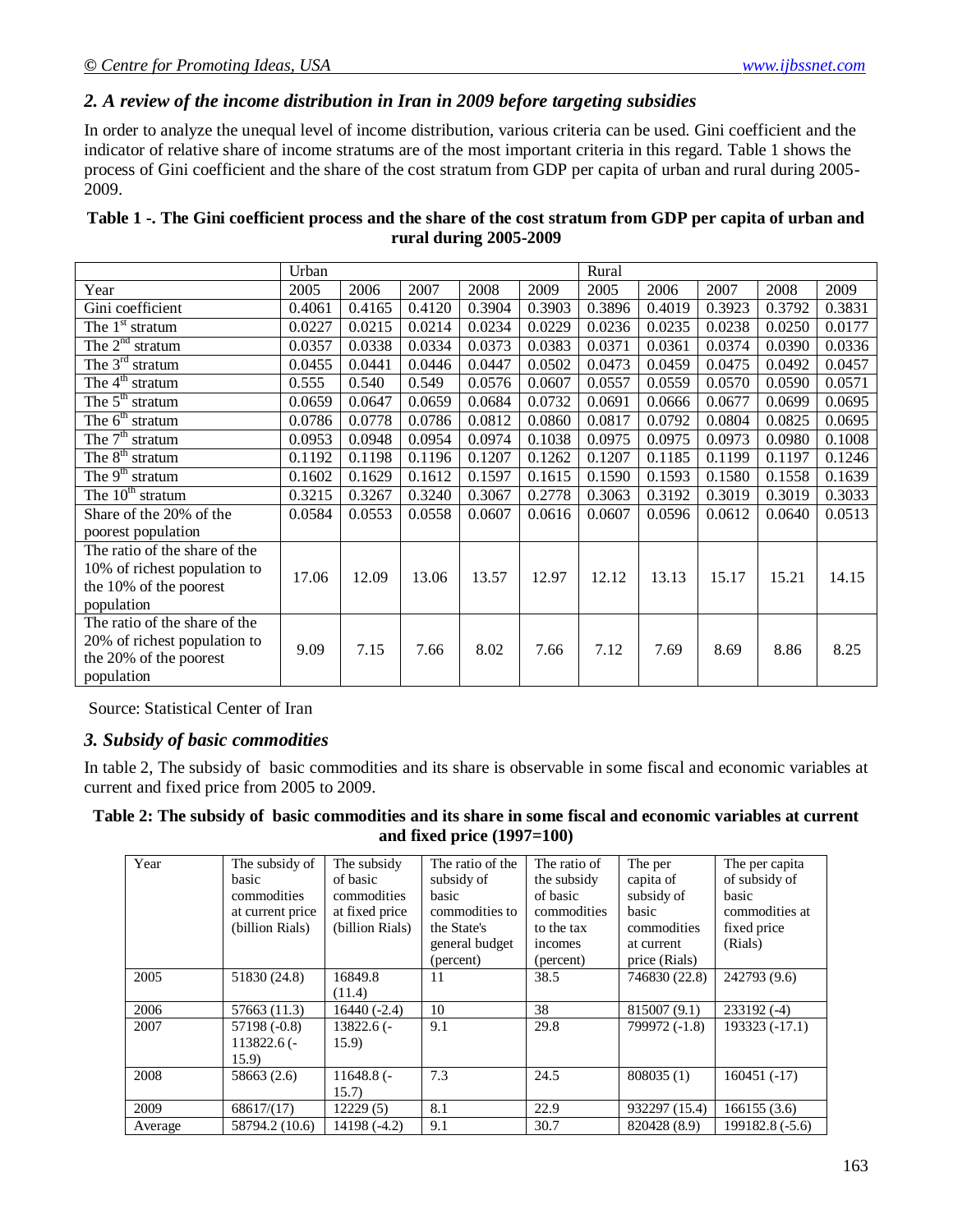# *4. Subsidy of basic commodities In Iran in the year 2009*

Table 3 shows the combination of governmental funds and the subsidy allocated to the basic commodities in Iran in the year 2009.

|                 | <b>Explanation</b>                                                                                                           | subsidy amounts<br>approved in the | subsidy payments<br>function (billion rials) |  |
|-----------------|------------------------------------------------------------------------------------------------------------------------------|------------------------------------|----------------------------------------------|--|
|                 |                                                                                                                              | budget law                         |                                              |  |
|                 |                                                                                                                              | (billion rials)                    |                                              |  |
| 1               | Subsidy of commodities such as wheat, milk, oil, rice and sugar                                                              | 42972.5                            | 45007.9                                      |  |
| $\overline{2}$  | Subsidy of agricultural inputs and production factors, animal feed and                                                       | 9022                               | 11222                                        |  |
|                 | rural breeding reform                                                                                                        |                                    |                                              |  |
| 3               | Loss of oilseed purchases guarantee                                                                                          | 885                                | 1685                                         |  |
| $\overline{4}$  | difference in determined and assigned price of commodities and                                                               | 2650                               | 901550                                       |  |
|                 | services - Article 39, paragraph (c) in 4 <sup>th</sup> development projects 4/1240                                          |                                    |                                              |  |
| 5               | Department of Commerce - Market regulation                                                                                   | 500                                | 1939.8                                       |  |
| 6               | Specific commitments for basic commodities of executive systems                                                              | 3500                               | 3870                                         |  |
|                 | (cash)                                                                                                                       |                                    |                                              |  |
| 7               | subsidy formula and medicine and health, metabolic and emergency                                                             | 3200                               | 3200                                         |  |
|                 | drugs                                                                                                                        |                                    |                                              |  |
| 8               | support of cancer and specific patients and to help meet the expenses                                                        | 600                                | 452                                          |  |
|                 | for patients with intolerable costs and indemnities hemophiliacs                                                             |                                    |                                              |  |
|                 | <b>Total subsidies for basic commodities</b>                                                                                 | 63329.5                            | 68617                                        |  |
| 9               | Grants, subsidies of interest and wages, administered funds of                                                               |                                    |                                              |  |
|                 | education and supervising implementation of production and services                                                          | 1260                               | $\mathbf{0}$                                 |  |
|                 | projects oversee the manufacturing and non-profit higher education                                                           |                                    |                                              |  |
| 10              | Margin guaranteed purchase price of water from the private sector                                                            | 100                                | 66.2                                         |  |
| 11              | Grants, subsidies of profit and wages of mosques and on the way<br>toilets                                                   | 250                                | 126                                          |  |
| 12              | Projects to develop public transport fleet and fuel consumption                                                              | 2350                               | 1218                                         |  |
|                 | management                                                                                                                   |                                    |                                              |  |
| 13              | Projects to complete comprehensive studies of transport and traffic<br>and public transportation development in metropolises | 1500                               | 466.6                                        |  |
| 14              | Subsidy of installation of new electricity split                                                                             | 40                                 | 16                                           |  |
| $\overline{15}$ | Grants, subsidies, interest and wages for facilities and managed funds<br>for Mehr housing                                   | 3000                               | 1552                                         |  |
| 16              | Helping the implementation of rural projects                                                                                 | 2012.1                             | 845                                          |  |
| 17              | Farhangian Housing subsidies                                                                                                 | 400                                | 230.4                                        |  |
| 18              | Department of Health – subsidized of drugs special diseases                                                                  | 1000                               | $\Omega$                                     |  |
|                 | Total subsidy                                                                                                                | 75241.6                            | 73137.3                                      |  |
|                 |                                                                                                                              |                                    |                                              |  |

Source: 2009 Budget Law and the State Treasury

## *5. Government budget*

Iran's oil and gas projected revenues by the International Monetary Fund. Iranian officials estimate that Iran's annual oil and gas revenues could reach as much as \$250 billion by 2015 (Mehr News Agency, 2010).

According to the 2010 draft budget, the government is planning to generate \$40 billion by 2011 from the reduction or removal of subsidies – as opposed to the \$20 billion authorized by the law during the first year. On March 8, 2010, the Iranian Parliament approved a \$347 billion budget. In the same budget, the allocation from subsidies and the oil price were set at \$20 billion and \$65 per barrel, respectively (Derakhshi (2009). President Ahmadinejad has proposed holding a referendum on this subject. As a compromise, the Iranian Parliament has granted Ahmadinejad's government the freedom to disperse the yearly subsidies in a shorter period of time (6–9 months). According to the Vice President for Parliamentary Affairs, Iran's subsidy reforms would save 20 percent of the country's budget. As of November 2011, the Government reported that the subsidy reform plan has saved Iran \$6 billion (Tehran Times, 2011). Table 4 and 5 show the government budjet in different sectors.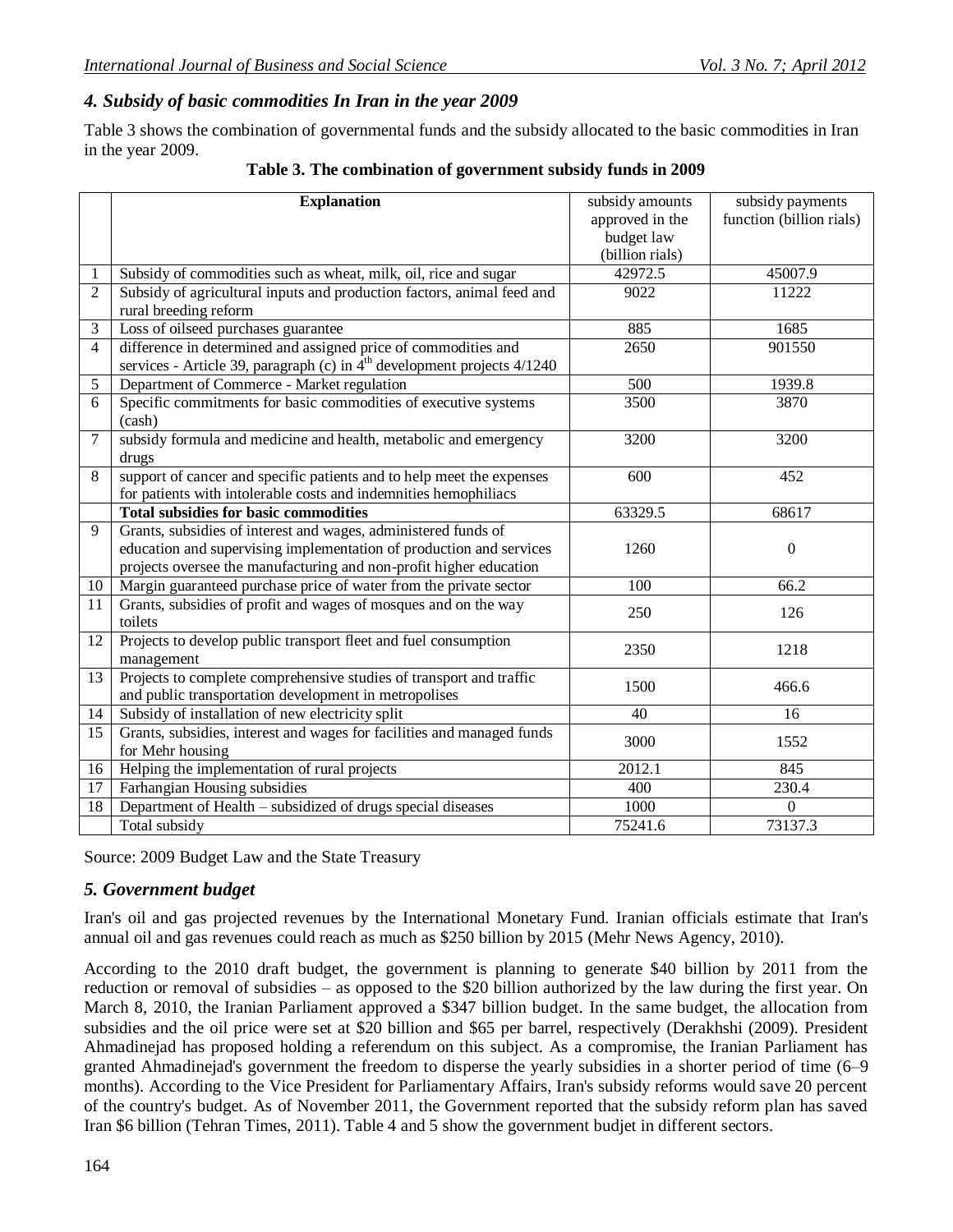# **Table 4: IMF Projections/Scenarios**

|                                | as at 2008/09 $\frac{2014}{15}$ 2014/15 |            | <b>Baseline</b> Energy price reform   |
|--------------------------------|-----------------------------------------|------------|---------------------------------------|
| Real GDP growth                | $-3.7\%$                                | 3.5%       | $~28\%$                               |
| Real GDP growth (non-oil) 2.9% |                                         | 3.8%       | $~28\%$                               |
| Crude oil exports              | $2.4$ Mb/d                              | $1.8$ Mb/d | $\sim$ 2.5 Mb/d                       |
| Current account                | 7.2%                                    | $0.2\%$    | $\sim$ 2.5%                           |
| <b>CPI</b> inflation           | 25.4%                                   | 10%        | $\sim$ 7% (peaking above 30% in 2011) |
| Gross official reserves        | \$80 billion                            |            | $$98$ billion ~\$170 billion          |

#### **Source: Mehr News Agency (2010)**

#### **Table 5: Overview of 2011–12 budget and comparison with 2010–2011 budget.**

| <b>Item</b>                                  |     |       | 2011-12 2010-11 % Change |
|----------------------------------------------|-----|-------|--------------------------|
| General Budget, of which                     | 170 | 129   | 31.8%                    |
| Development Expenditure                      | 35  | 31.7  | 10.4%                    |
| General Expenditures & Other Items           | 135 | 97.3  | 38.7%                    |
| Budget for State-Owned Banks and Enterprises | 355 | 252.5 | 40.6%                    |
| Total*                                       | 508 | 368.4 | 37.9%                    |
| Resources from Subsidies Phase Out           | 54  | 20    | 171.7%                   |

\* Totals may not add up due to rounding and deduction of double-counted items Note: all numbers are in billion dollars.

Source: Turquoıse Partners, (2011)

## *5. Conclusion*

Many experts believe subsidies payment in the Iranian economy in the current method is the root of many economic problems and reforming it can the economy and provide easier living conditions. The former government also repeatedly raised the need to reform it, but not a practical measurement was taken in this regard. The ninth and tenth governments have long aimed to make fundamental change in the Iranian economy and determined to implement serious structural reforms in this respect.

Historical review of subsidies in the economy has indicated that in the higher income stratum gain the most subsidies, particularly subsidies to energy. Generally a sum of over \$600 billion has been paid for energy and continuing this method, will certainly end in an increase in the figure and even with the oil costing \$100 it will increase to about \$2000 billion. Formerly, because there was little difference between market prices and the price that government policy had set, the amount of subsidy in the budget was not much considerable. Of course, the subsidies paid in the decades of 50 and 60 in the economy of Iran are quite different from the subsidies today in terms of size, structure and allocation. Sometimes subsidies were allocated to basic commodities including rice, meat, eggs, flour, oil and sugar, etc. and sometimes to energy. However, today we see that the basic commodity subsidy has reduced in compare with energy subsidy and this difference is often due to the difference between international and domestic energy prices.

Another point to consider is that after the implementation of targeted subsidies and paying the subsidies in cash, some problems may be caused in the society, but with implementation of such a great project, many problems will be solved in Iranian economy. However, its implementation requires a national and public determination and contribution. One of the bases of success of this project is its acceptance among the elite, the three legal branches and experts.